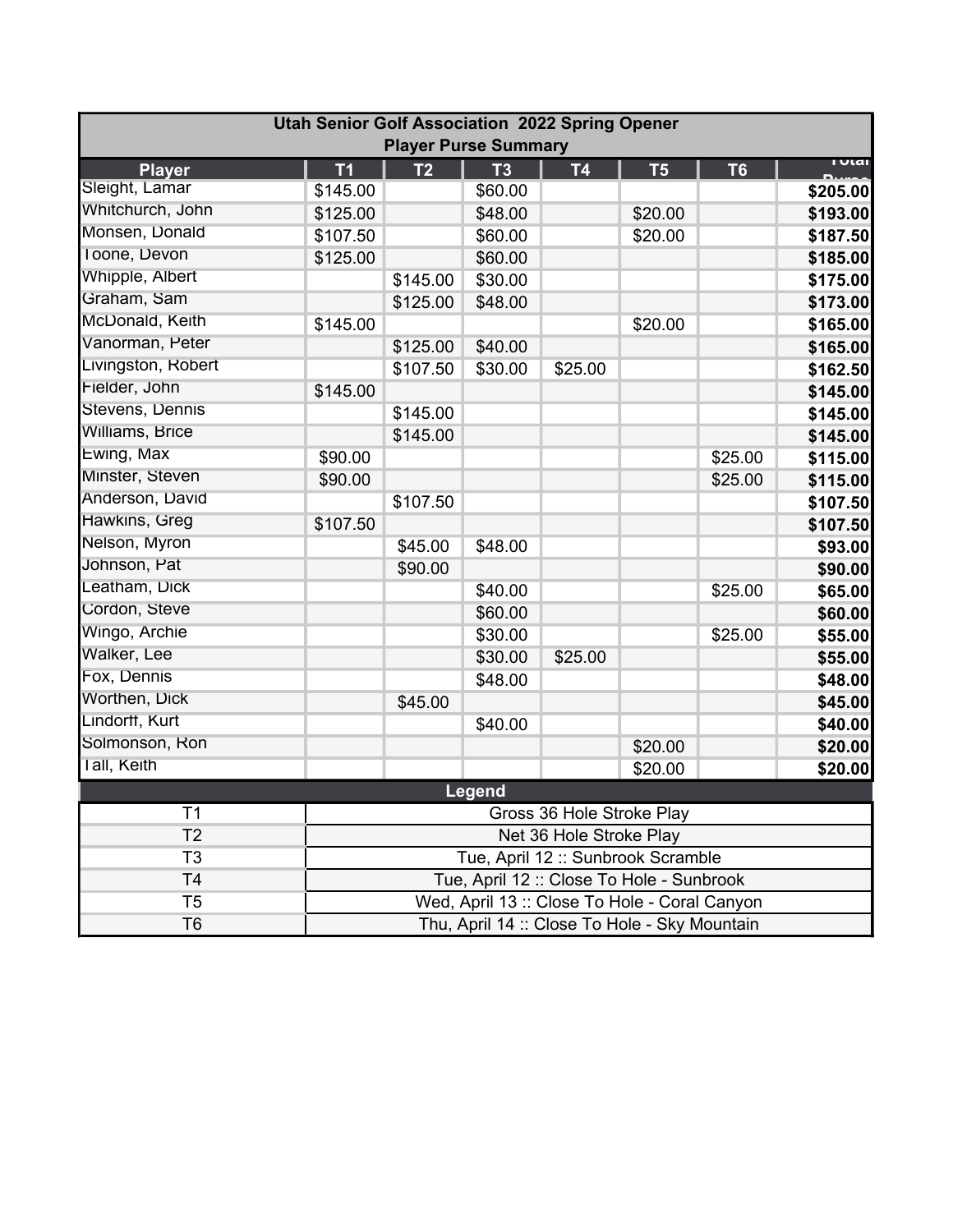|                | Utah Senior Golf Association 2022 Spring Opener 18 Hole Scramble   |      |                         |              |  |  |  |  |  |  |  |  |
|----------------|--------------------------------------------------------------------|------|-------------------------|--------------|--|--|--|--|--|--|--|--|
| Pos.           | <b>Foursome</b>                                                    |      | <b>To Par Tot Gross</b> | <b>Purse</b> |  |  |  |  |  |  |  |  |
|                | Monsen, Donald / Cordon, Steve / Toone, Devon / Sleight, Lamar     | -6   | 66                      | \$240.00     |  |  |  |  |  |  |  |  |
| $\overline{2}$ | Graham, Sam / Whitchurch, John / Fox, Dennis / Nelson, Myron       | -4   | 68                      | \$192.00     |  |  |  |  |  |  |  |  |
| T <sub>3</sub> | Lindorff, Kurt / Vanorman, Peter / Leatham, Dick                   | $-2$ | 70                      | \$120.00     |  |  |  |  |  |  |  |  |
| T <sub>3</sub> | Wingo, Archie / Walker, Lee / Livingston, Robert / Whipple, Albert | -2   | 70                      | \$120.00     |  |  |  |  |  |  |  |  |
| T5             | Johnson, Pat / Yancey, John / Aoki, Randy / Tall, Keith            | -1   | 71                      | \$0.00       |  |  |  |  |  |  |  |  |
| T5             | Solmonson, Ron / Anderson, David / Minster, Steven / Worthen, Dick | -1   | 71                      | \$0.00       |  |  |  |  |  |  |  |  |
| T5             | Hawkins, Greg / McDonald, Keith / Ewing, Max / Williams, Brice     | -1   | 71                      | \$0.00       |  |  |  |  |  |  |  |  |
| 8              | Fielder, John / Stevens, Dennis / Hansen, Rex / Anderson, Craig    |      | 73                      | \$0.00       |  |  |  |  |  |  |  |  |

## **Close To Hole Contests**

| <b>Sunbrook</b>    |              |                |  |  |  |  |  |  |  |  |
|--------------------|--------------|----------------|--|--|--|--|--|--|--|--|
| <b>Player</b>      | <b>Purse</b> | <b>Details</b> |  |  |  |  |  |  |  |  |
| Livingston, Robert | \$25.00      | Hole $# 13$    |  |  |  |  |  |  |  |  |
| Walker, Lee        | \$25.00      | Hole $# 17$    |  |  |  |  |  |  |  |  |

| <b>Sky Mountain</b> |              |                 |
|---------------------|--------------|-----------------|
| <b>Player</b>       | <b>Purse</b> | <b>Details</b>  |
| Ewing, Max          | \$25.00      | <b>Hole #12</b> |
| Minster, Steven     | \$25.00      | Hole $# 16$     |
| Leatham, Dick       | \$25.00      | Hole $#2$       |
| Wingo, Archie       | \$25.00      | Hole $#8$       |

| <b>Coral Canyon</b> |         |             |  |  |  |  |  |  |  |  |
|---------------------|---------|-------------|--|--|--|--|--|--|--|--|
| McDonald, Keith     | \$20.00 | Hole $#3$   |  |  |  |  |  |  |  |  |
| Solmonson, Ron      | \$20.00 | Hole $# 6$  |  |  |  |  |  |  |  |  |
| Whitchurch, John    | \$20.00 | Hole $# 11$ |  |  |  |  |  |  |  |  |
| Tall, Keith         | \$20.00 | Hole $# 13$ |  |  |  |  |  |  |  |  |
| Monsen, Donald      | \$20.00 | Hole $# 17$ |  |  |  |  |  |  |  |  |